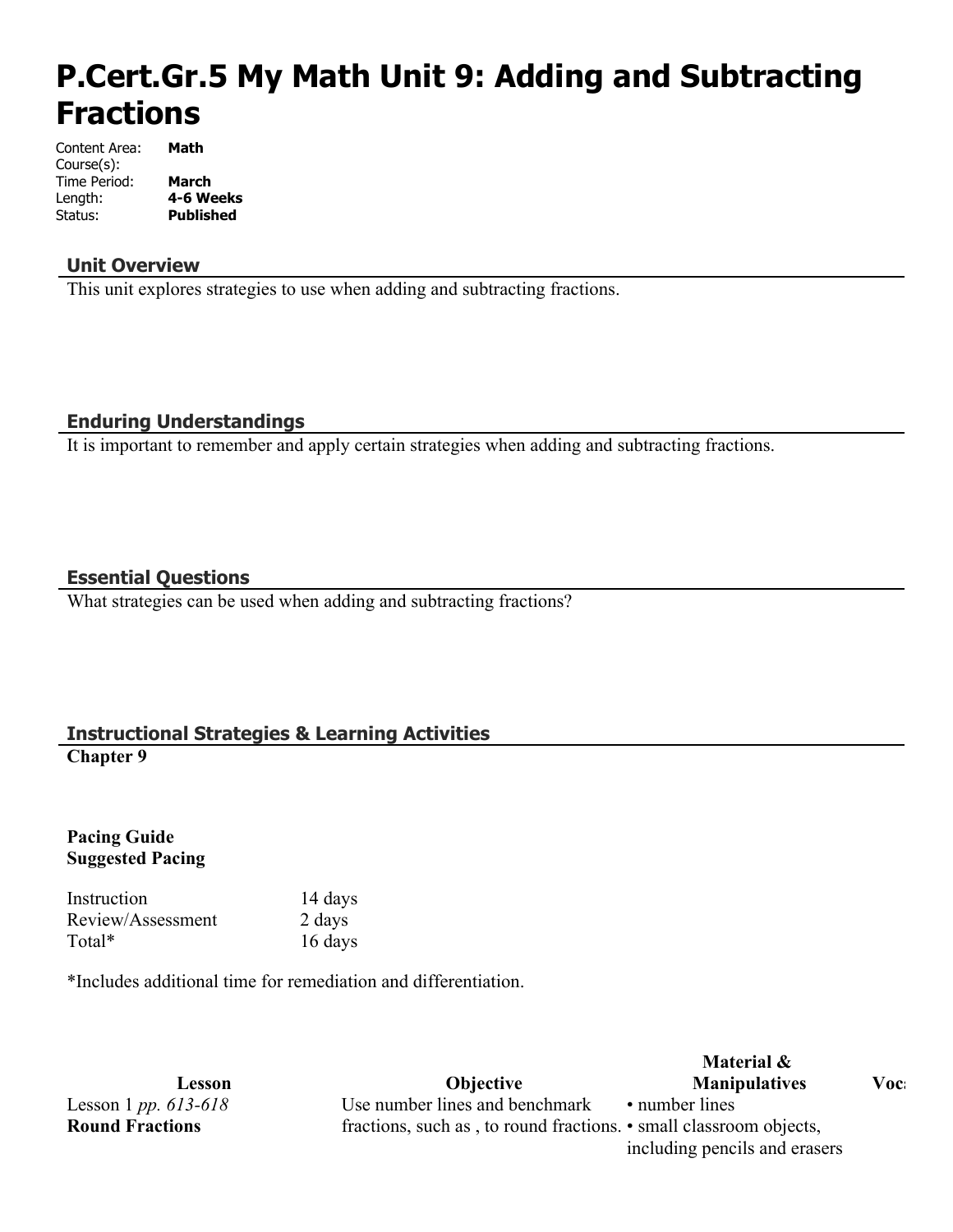• rulers

| Lesson 2 pp. $619-624$<br><b>Add Like Fractions</b>                                                                        | Add like fractions and solve word<br>problems involving the addition of<br>like fractions.                                                | • fraction tiles>                      | like<br>frac |
|----------------------------------------------------------------------------------------------------------------------------|-------------------------------------------------------------------------------------------------------------------------------------------|----------------------------------------|--------------|
| Lesson 3 pp. $625-630$<br><b>Subtract Like Fractions</b>                                                                   | Subtract like fractions and solve word • dry-erase boards<br>problems involving the subtraction of • dry-erase markers<br>like fractions. | • fraction tiles                       |              |
| Lesson 4 pp. $631-636$<br><b>Hands On: Use Models to Add</b><br><b>Unlike Fractions</b>                                    | Use models to add unlike fractions.                                                                                                       | • fraction tiles                       | unli<br>frac |
| Lesson 5 pp. $637-642$<br><b>Add Unlike Fractions</b>                                                                      | Add unlike fractions and solve word • fraction tiles<br>problems involving the addition of<br>unlike fractions.                           | • number lines<br>• two-color counters |              |
| <b>Check My Progress</b><br>Lesson 6 pp. $645 - 650$<br><b>Hands On: Use Models to</b><br><b>Subtract Unlike Fractions</b> | Use models to subtract unlike<br>fractions.                                                                                               | • fraction tiles<br>• index cards      |              |
| Lesson 7 pp. $651-656$<br><b>Subtract Unlike Fractions</b>                                                                 | Subtract unlike fractions and solve<br>word problems involving the<br>subtraction of unlike fractions.                                    | • fraction tiles                       |              |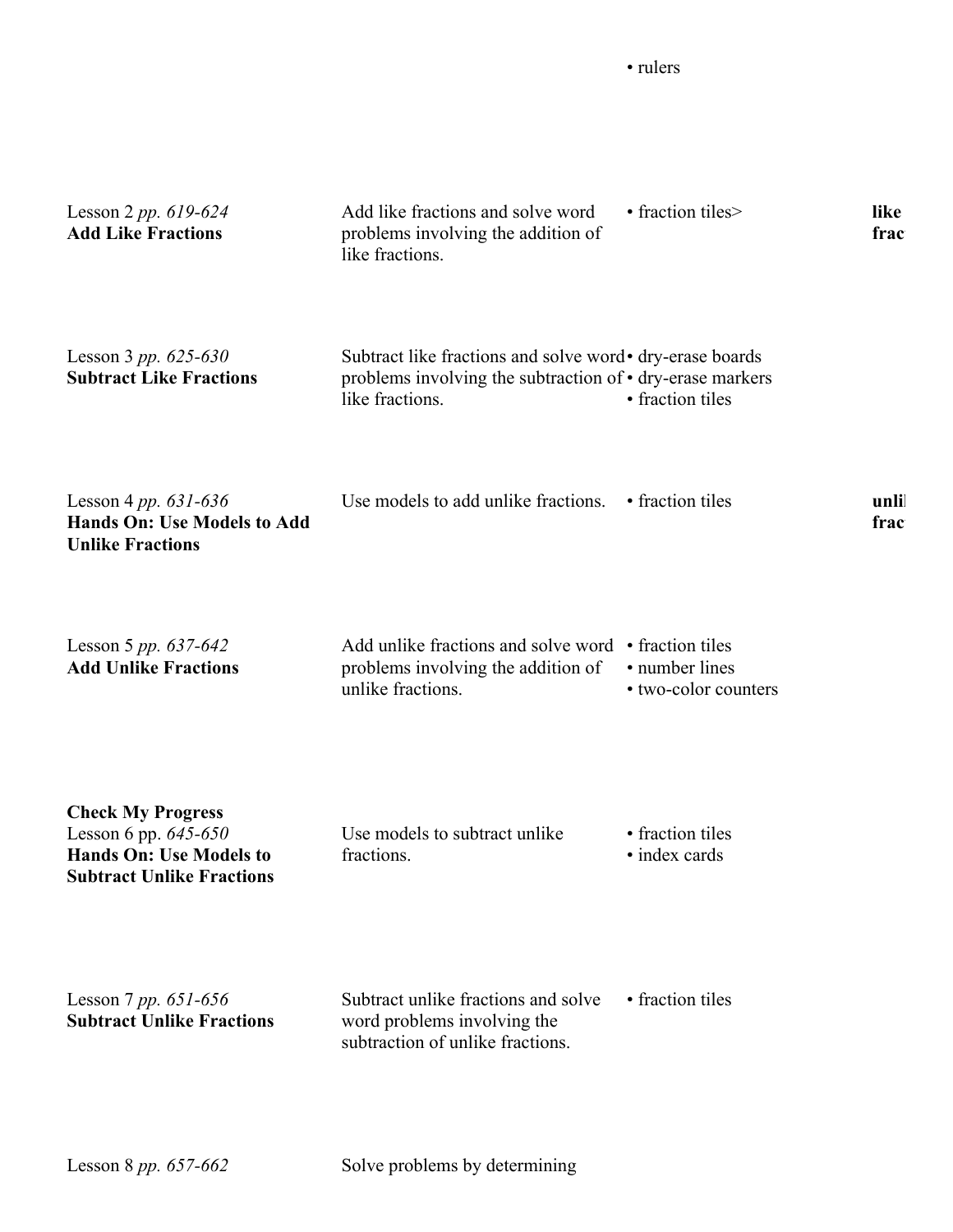**Problem-Solving Investigation: Determine Reasonable Answers** reasonable answers.

| Lesson 9 pp. $663 - 668$<br><b>Estimate Sums and Differences</b> | Use number sense and benchmark<br>fractions to estimate sums and<br>differences. | • number lines |  |
|------------------------------------------------------------------|----------------------------------------------------------------------------------|----------------|--|
|                                                                  |                                                                                  |                |  |

| <b>Check My Progress</b>           |           |
|------------------------------------|-----------|
| Lesson 10 pp. $671-676$            | Explore a |
| <b>Hands On: Use Models to Add</b> | models.   |
| <b>Mixed Numbers</b>               |           |

Explore adding mixed numbers using • fraction circles

Lesson 11 *pp. 677-682* **Add Mixed Numbers**

Add mixed numbers and solve word • fraction tiles problems involving the addition of mixed numbers.

Lesson 12 *pp. 683-688* **Subtract Mixed Numbers** Subtract mixed numbers and solve word problems involving the subtraction of mixed numbers.

• fraction tiles

• play money

Lesson 13 *pp. 689-694* **Subtract with Renaming**

Use fraction equivalence to subtract • fraction circles with renaming. • fraction tiles

#### **Integration of 21st Century Themes and Career Exploration**

Students will work in cooperative groups to solve problems. Students will interact with the Smartboard to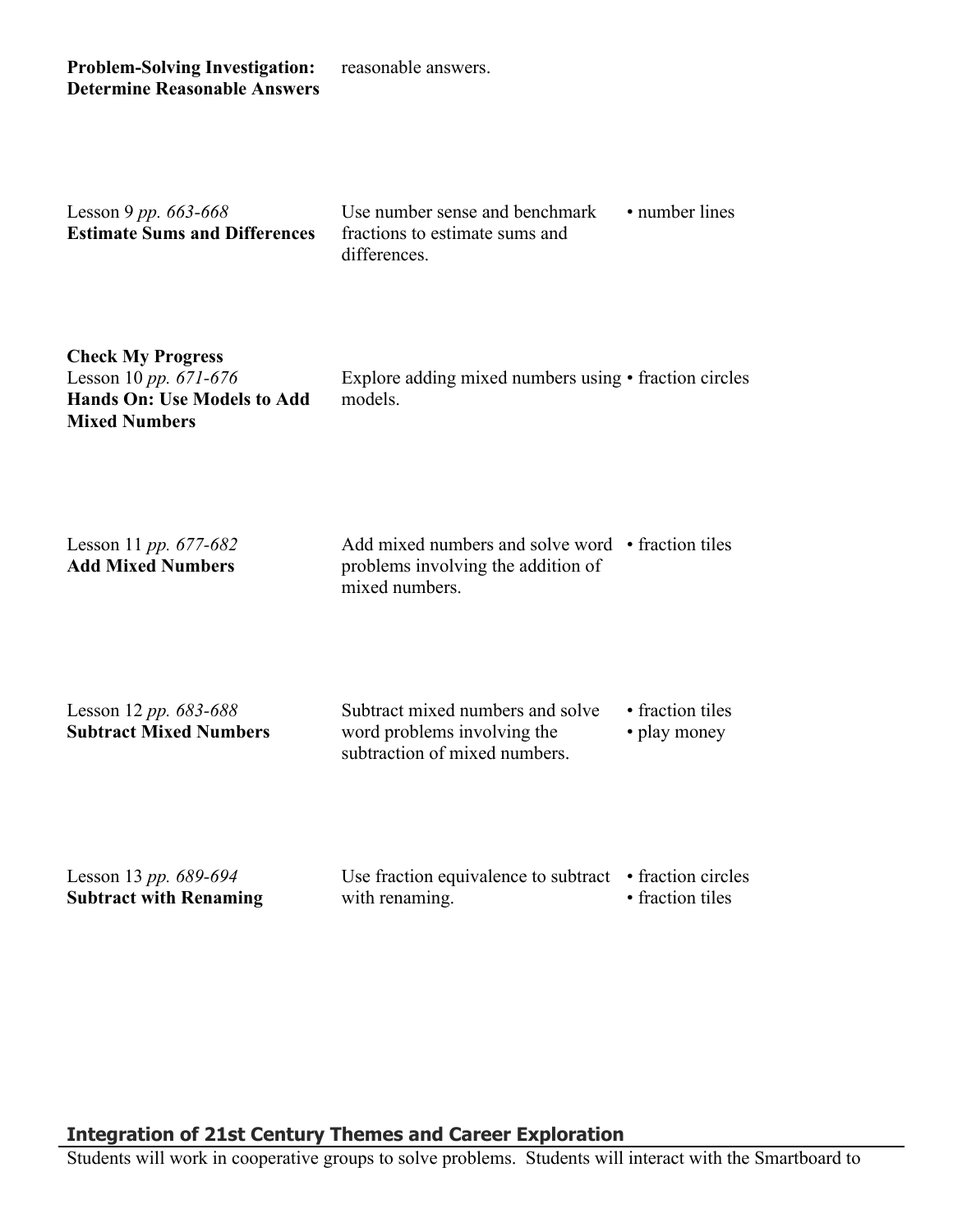enhance the learning process.

| CRP.K-12.CRP2        | Apply appropriate academic and technical skills.                                   |
|----------------------|------------------------------------------------------------------------------------|
| <b>CRP.K-12.CRP5</b> | Consider the environmental, social and economic impacts of decisions.              |
| CRP.K-12.CRP4        | Communicate clearly and effectively and with reason.                               |
| CRP.K-12.CRP11       | Use technology to enhance productivity.                                            |
| CRP.K-12.CRP9        | Model integrity, ethical leadership and effective management.                      |
| CRP.K-12.CRP8        | Utilize critical thinking to make sense of problems and persevere in solving them. |
| CRP.K-12.CRP1        | Act as a responsible and contributing citizen and employee.                        |
| CRP.K-12.CRP12       | Work productively in teams while using cultural global competence.                 |

#### **Technology Integration**

Students will interact with the Smartboard to enhance the learning process. Students will use various webbased, interactive sites to expand the content as needed.

# **Interdisciplinary Connections**

Students read and write throughout the whole unit.

| LA.RL.5.4   | Determine the meaning of words and phrases as they are used in a text, including<br>figurative language such as metaphors and similes.    |
|-------------|-------------------------------------------------------------------------------------------------------------------------------------------|
| LA.RI.5.10  | By the end of year, read and comprehend literary nonfiction at grade level text-complexity<br>or above, with scaffolding as needed.       |
| LA.RF.5.4   | Read with sufficient accuracy and fluency to support comprehension.                                                                       |
| LA.RF.5.4.A | Read grade-level text with purpose and understanding.                                                                                     |
| LA.RI.5.4   | Determine the meaning of general academic and domain-specific words and phrases in a<br>text relevant to a grade 5 topic or subject area. |

# **Differentiation**

Differentiation<sup>-</sup>

- Use of different resources to match the readiness levels of the students when working on the activities in the daily lessons.
- Respond to students' needs for reteaching, reinforcing, and extending learning.
- Use of a variety of instructional strategies to engage students in learning.
- Question prompts to promote student engagement
- Small group settings as needed for specific skills
- Use discussion to promote collaboration among students
- Integrate technology to offer varied learning experiences
- Adjust instruction based on formative tasks/assessments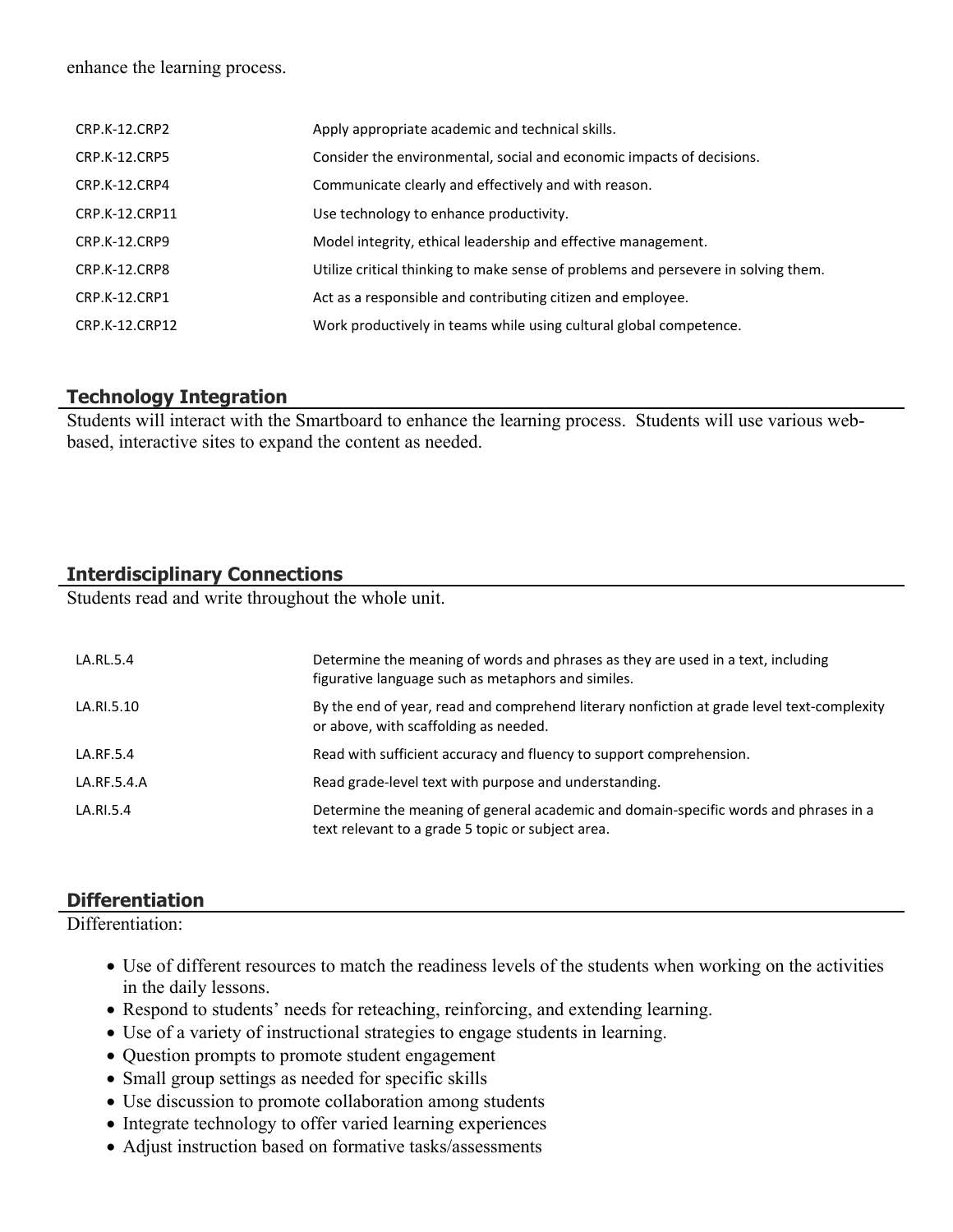#### **Modifications & Accommodations**

Modifications & Accommodations:

- In class support and scaffolding based on the individual IEP's
- Independent levels on My Math and Splash Math

# **Benchmark Assessments**

Students will complete the AimsWeb testing.

## **Formative Assessments**

Formative Assessments:

- Task completion
- Answers and discussions
- Student maps
- Bingo
- Quizzes
- Participation

# **Summative Assessments**

Summative Assessments:

- Quizzes
- Final Test

# **Instructional Materials**

My Math Textbook series grade 5

See materials in lessons above